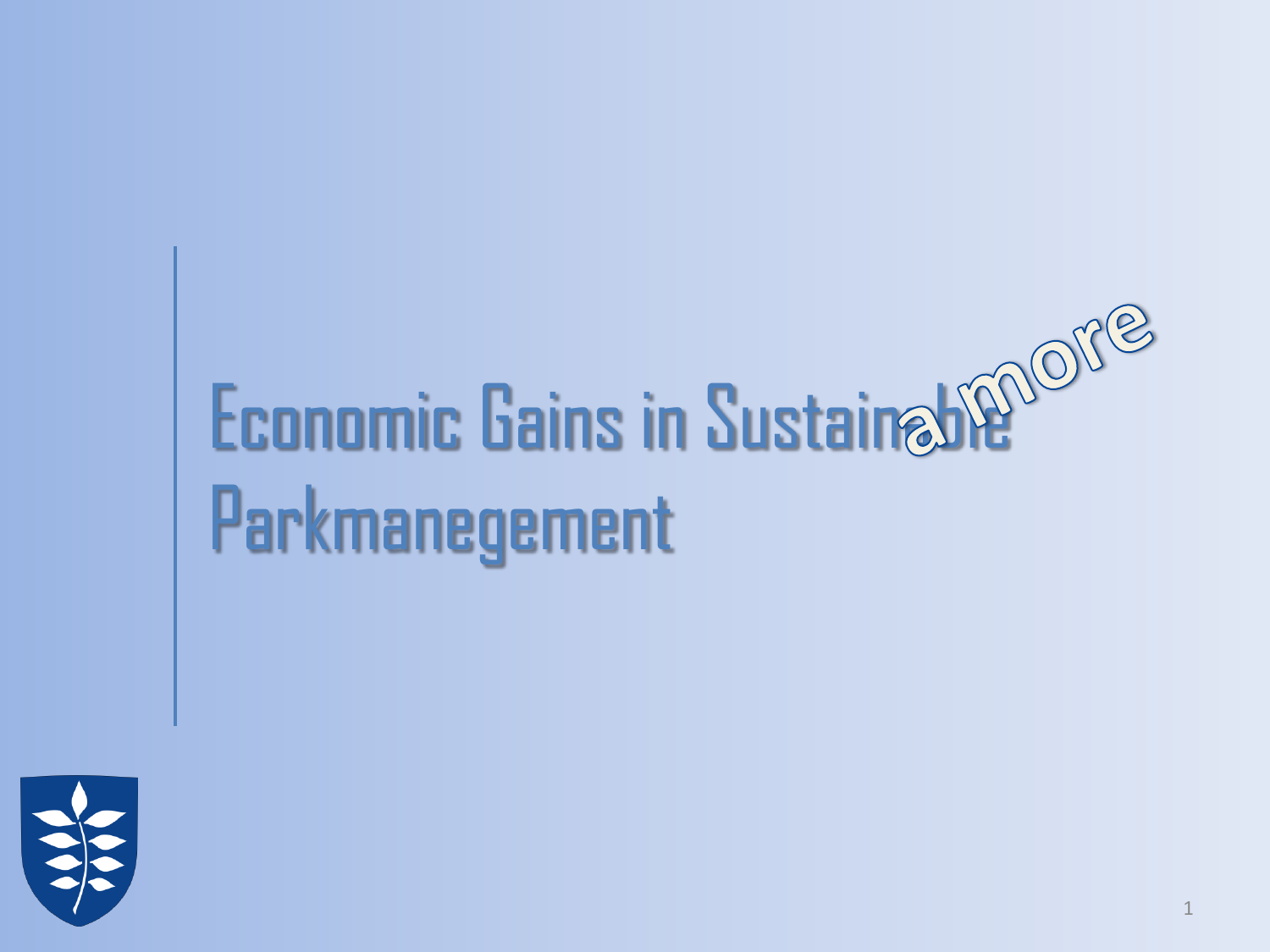## **History**

- Reason
- Biological Sustainability
- 5 parks

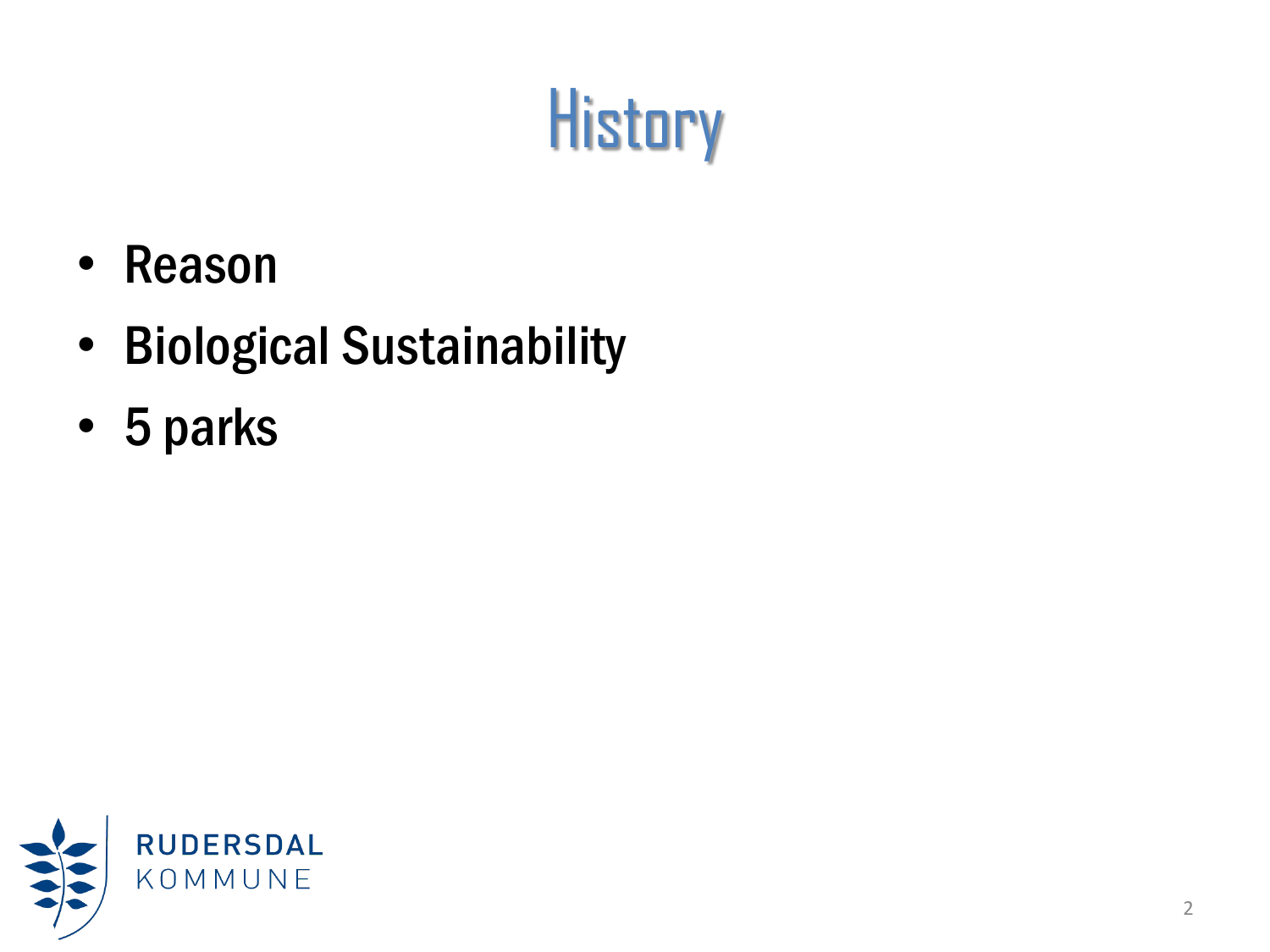#### **Uncertainties**

- Labor Cost
- Renovations in 2014
- Small projects in the parks
- Weather 2 hurricanes at the end of 2013

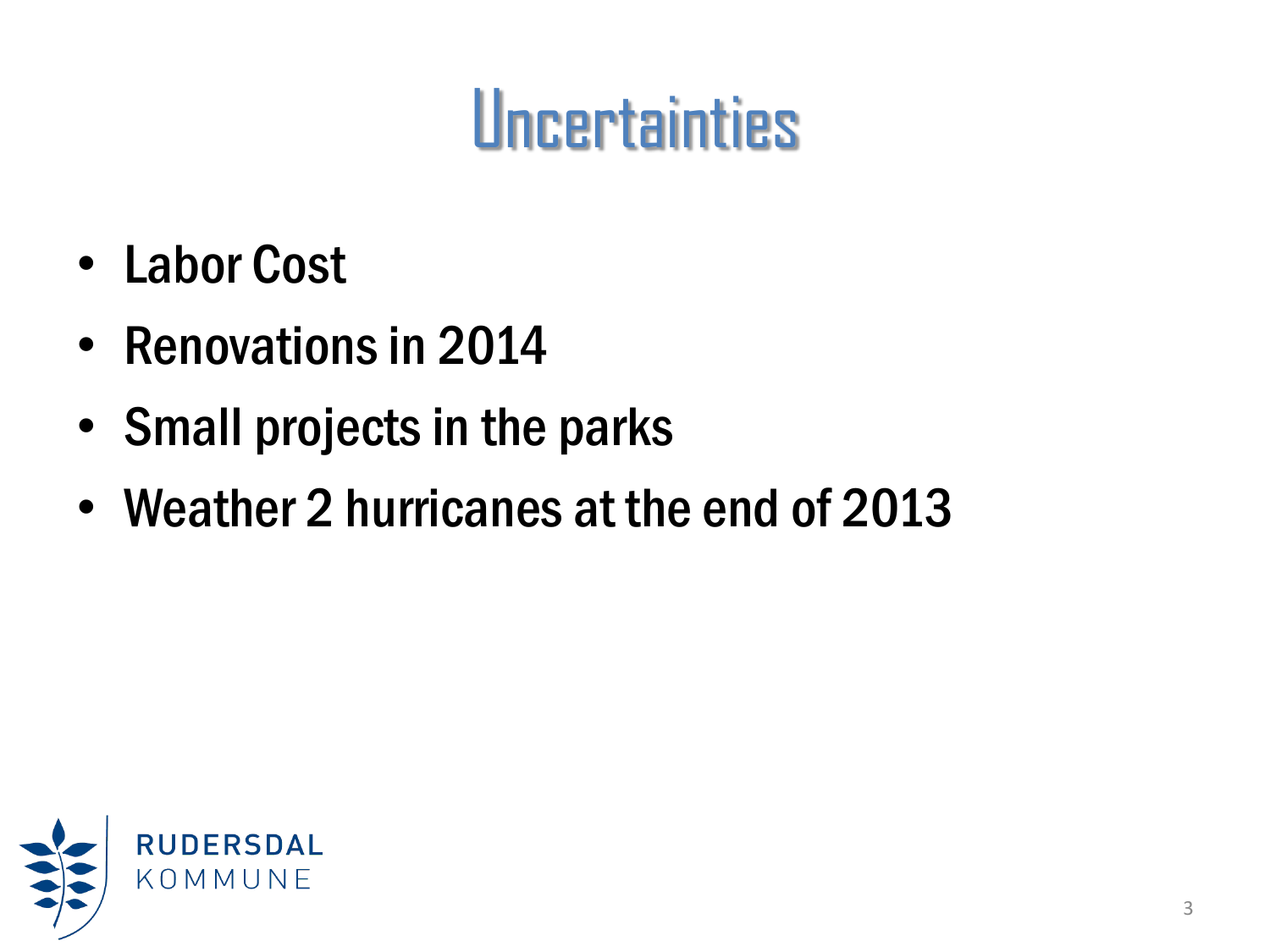**Concepts** 

• Elements: is contained in the park fx trees, grass or flowers

• Activities: what we do – the actual maintenence fx mow the lawn, pruning af trees or collecting litter

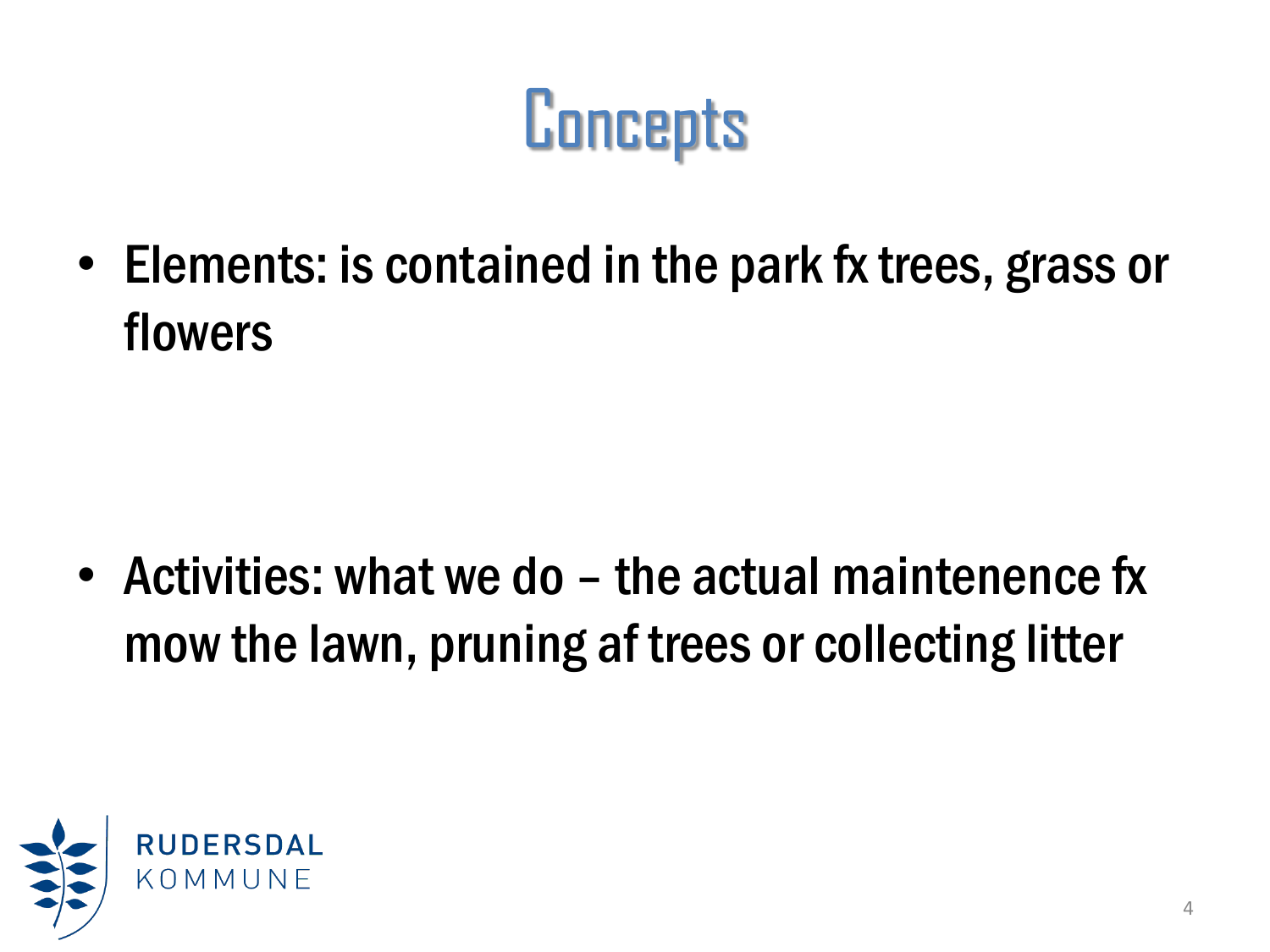## Overall development2014-2017

| Park             | 2014   | 2015   | 2016   |        | 2017 Reduction |
|------------------|--------|--------|--------|--------|----------------|
| Biblioteksparken | 25.119 | 22.734 | 13.628 | 10.154 | 14.965         |
| Bøgeholmen       | 7.457  | 6.019  | 2.875  | 2.698  | 4.758          |
| Hestkøbgård      | 47.612 | 38.981 | 30.851 | 22.585 | 25.027         |
| Holtehavn        | 11.204 | 8.048  | 8.377  | 7.597  | 3.607          |
| Langedam         | 26.011 | 19.581 | 19.808 | 9.633  | 16.378         |

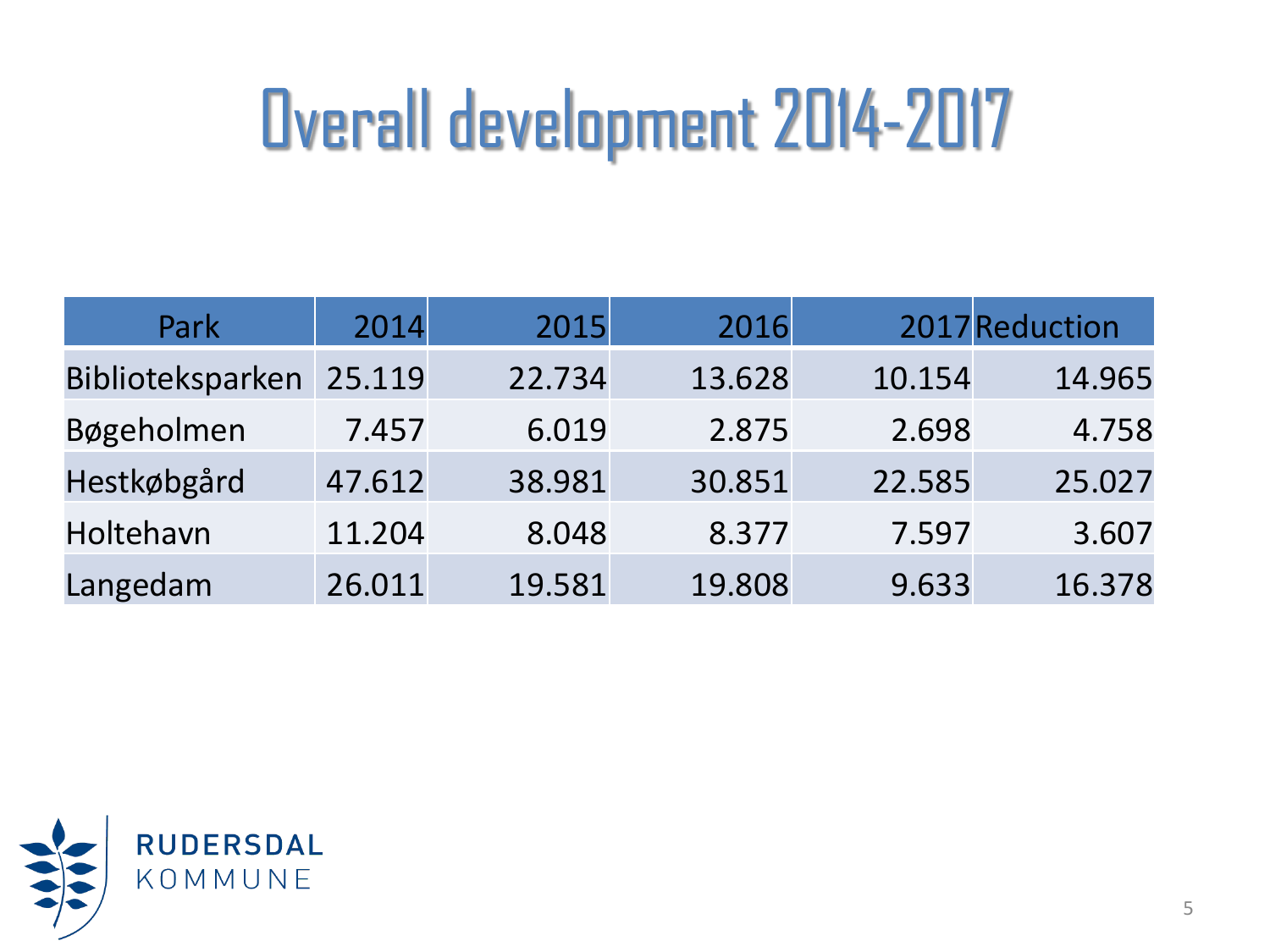

- Grass
- Trees
- Hedge

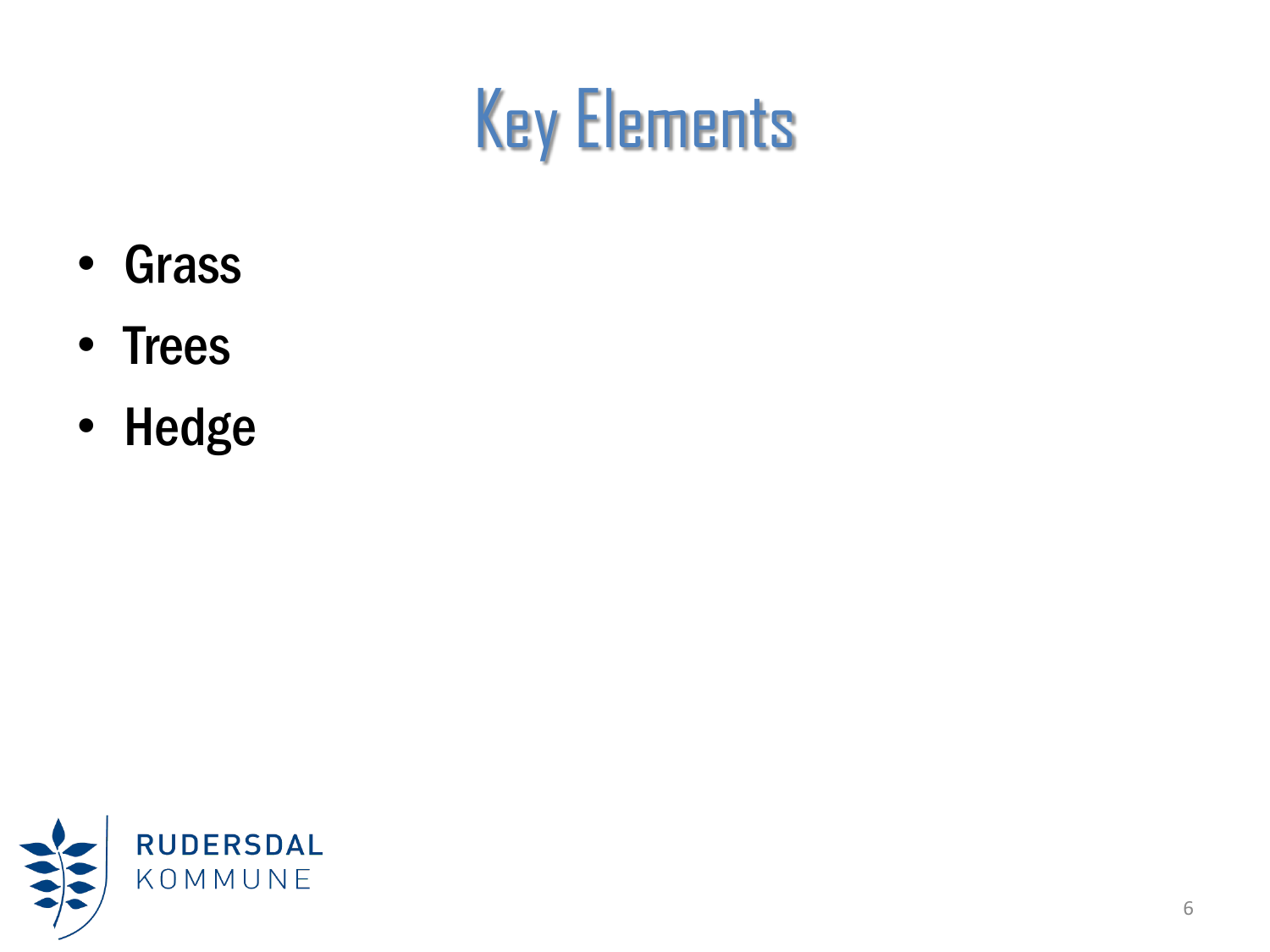## Development in Key Elemnts

| <b>Biblioteksparken</b> |        |       |                  |    |  |
|-------------------------|--------|-------|------------------|----|--|
| <b>Element</b>          | 2014   |       | 2017 Reduction % |    |  |
| Grass                   | 10.228 | 6.517 | 3.711 36         |    |  |
| <b>Trees</b>            | 3.956  | 1.515 | 2.441            | 62 |  |
| Hedge                   | 2.241  | 822   | 1.420            | 63 |  |

| Langedam     |       |       |                  |    |  |
|--------------|-------|-------|------------------|----|--|
| Element      | 2014  |       | 2017 Reduction % |    |  |
| Grass        | 9.168 | 3.993 | 5.175 56         |    |  |
| <b>Trees</b> | 8.696 | 2.501 | 6.195 71         |    |  |
| Hedge        | 909   | 525   | 385              | 42 |  |

| Hestkøbgård    |        |       |                  |    |  |
|----------------|--------|-------|------------------|----|--|
| <b>Element</b> | 2014   |       | 2017 Reduction % |    |  |
| Grass          | 16.766 | 6.365 | 10.402           | 62 |  |
| <b>Trees</b>   | 12.331 | 7.540 | 4.791            | 39 |  |
| Hedge          | 2.241  | 1.903 | 339              | 63 |  |
| <b>Flowers</b> | 13.064 | 1.852 | 11.212           | 86 |  |

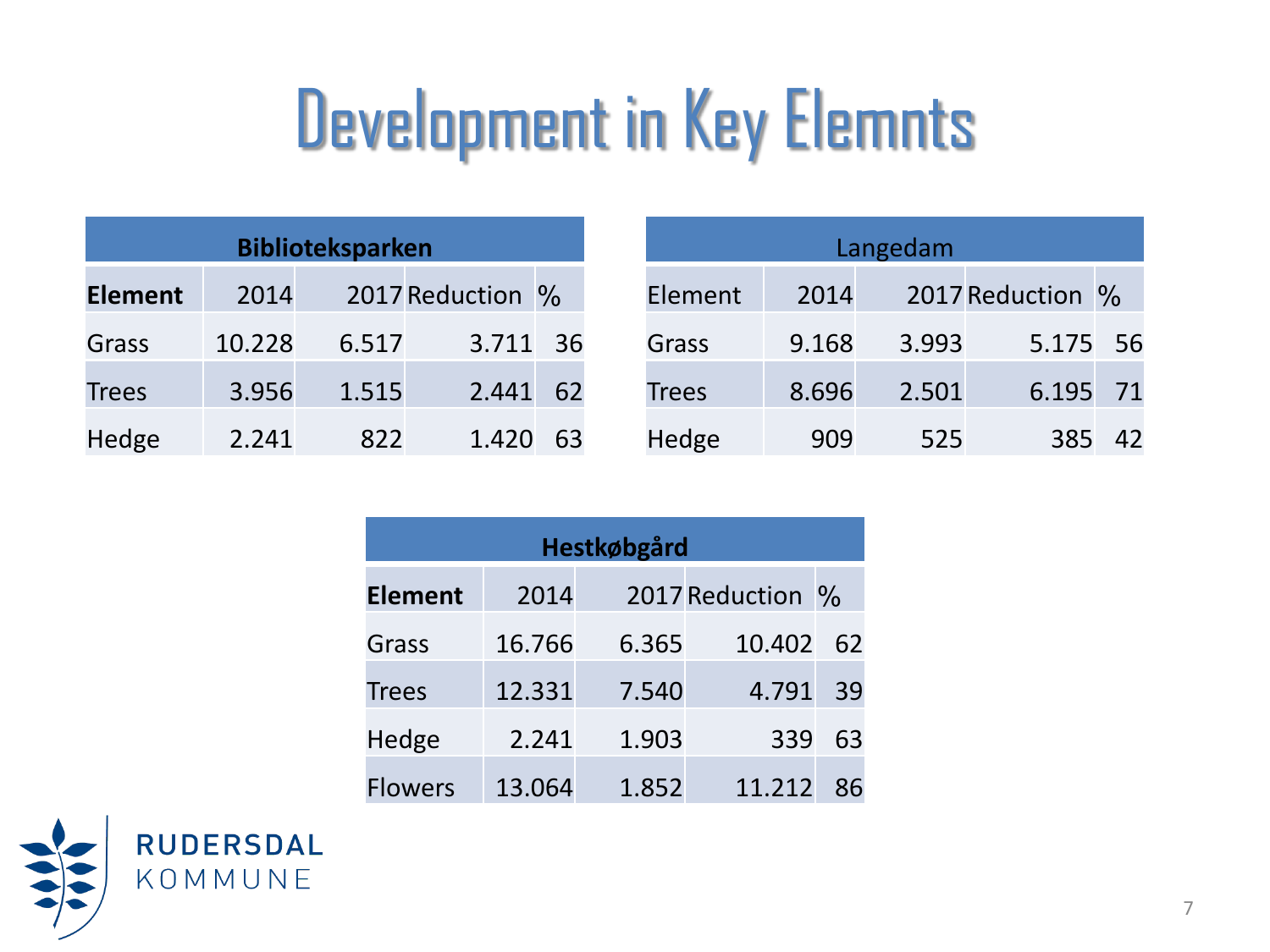#### **Conclusions**

• Economi depends on how we choose to work with sustainability

- We have had reduced costs because we work with the biological cycle of some of the elements
- Less treatments = lower costs